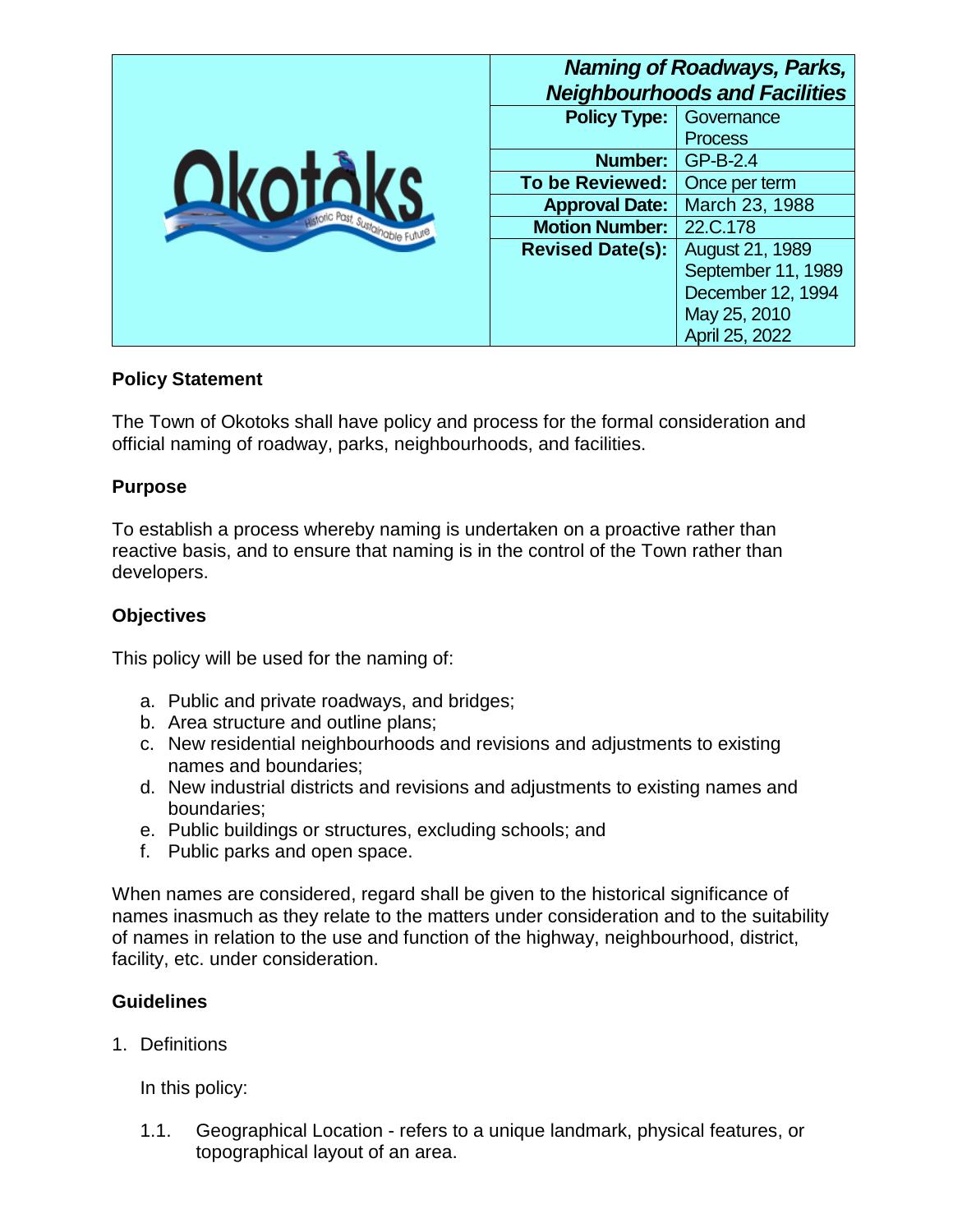|                                |                         | <b>Naming of Roadways, Parks,</b><br><b>Neighbourhoods and Facilities</b> |
|--------------------------------|-------------------------|---------------------------------------------------------------------------|
|                                | <b>Policy Type:</b>     | Governance                                                                |
|                                |                         | <b>Process</b>                                                            |
|                                | Number:                 | GP-B-2.4                                                                  |
| <b>Okotár</b>                  | <b>To be Reviewed:</b>  | Once per term                                                             |
| votic Past, Sustainable Future | <b>Approval Date:</b>   | March 23, 1988                                                            |
|                                | <b>Motion Number:</b>   | 22.C.178                                                                  |
|                                | <b>Revised Date(s):</b> | August 21, 1989                                                           |
|                                |                         | September 11, 1989                                                        |
|                                |                         | December 12, 1994                                                         |
|                                |                         | May 25, 2010                                                              |
|                                |                         | April 25, 2022                                                            |

- 1.2. Historical Significance means tangible culture (such as buildings, monuments, and artifacts) and intangible culture (such as traditions, language, and persons(s)) that have had a significant connection to the past or had an impact in shaping the community. The name may reflect early pioneers; pioneering ethnic groups who settled and developed this town and surrounding areas; indigenous names as recommended by the nations whose traditional territory that Okotoks is located within.
- 1.3. Honoured Citizen means persons who have contributed and/or participated in a diverse range of public service, community activities, acts of heroism or achievement.
- 1.4. Sponsorship means a contractual arrangement for a defined period of time where a third party provides goods, services, or financial contribution in return for access to the commercial/marketing potential associated with rights to be publicly denoted as being a sponsor of the Town service, program, event, activity or sub-component of a Town asset and/or rights for the inclusion and public display of the third party's name as part of the name of a Town service, program, event, activity, or sub-component of a Town asset.

### 2. General

- 2.1. The name shall not be duplicated nor shall it approximate phonetically the name of any other area, street or facility already named within the Town of Okotoks or within the urban growth area for possible future annexation as identified in the Intermunicipal Development Plan.
- 2.2. Names may fall into four categories: Geographical Location; Historical Significance; Honoured Citizen; or Sponsorship and may establish the basis of a theme for subsequent naming within a larger area.
- 2.3. The name shall not be suffixed with "Park" unless the facility falls under the park naming category (see section 4 listed below).
- 2.4. The name shall be determined and applied in accordance with the specific requirements and procedures set out in this policy.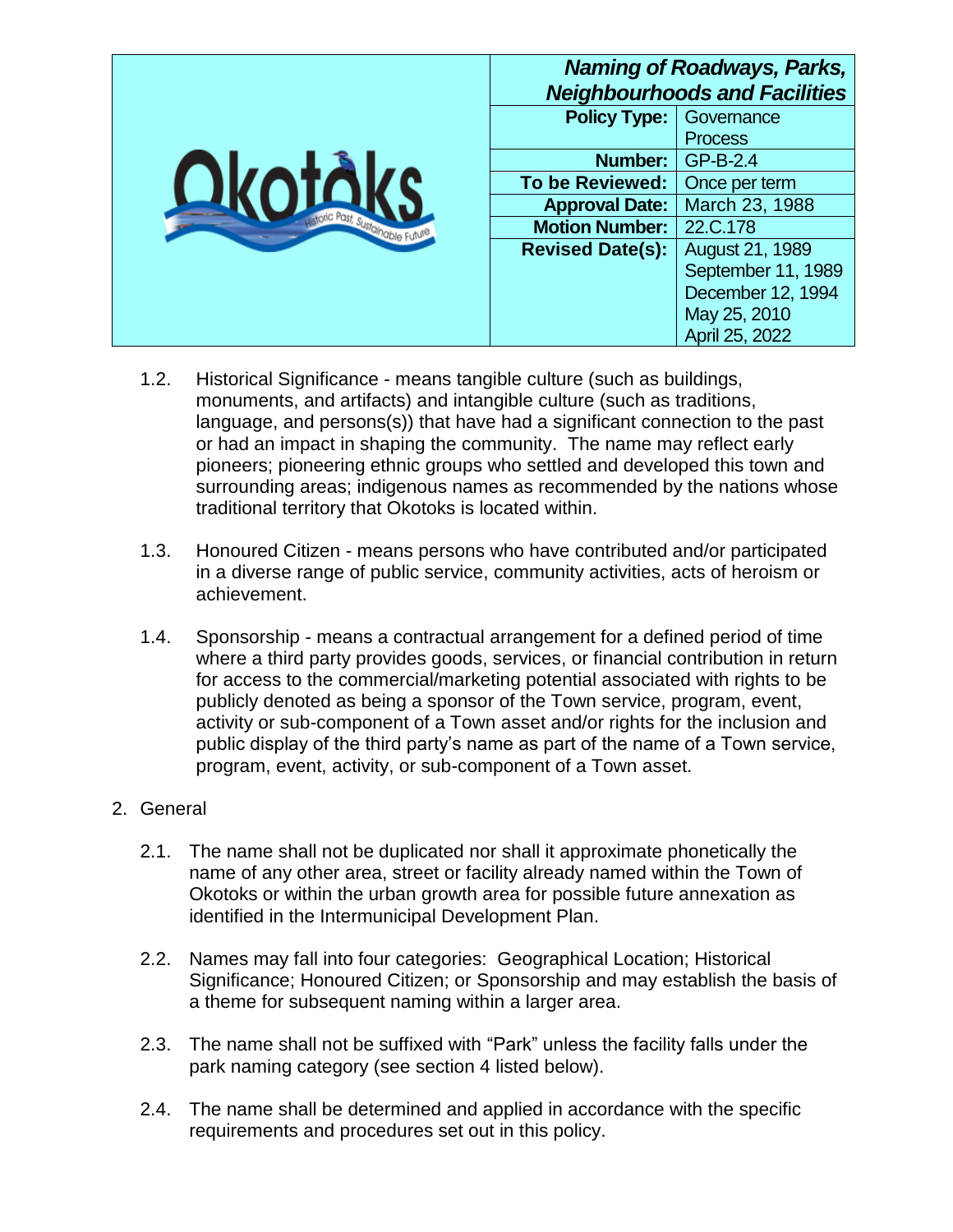|                                                  |                         | <b>Naming of Roadways, Parks,</b><br><b>Neighbourhoods and Facilities</b> |
|--------------------------------------------------|-------------------------|---------------------------------------------------------------------------|
|                                                  | <b>Policy Type:</b>     | Governance                                                                |
|                                                  |                         | <b>Process</b>                                                            |
|                                                  | Number:                 | GP-B-2.4                                                                  |
| <b>Okotál</b><br>storic Past, Sustainable Future | <b>To be Reviewed:</b>  | Once per term                                                             |
|                                                  | <b>Approval Date:</b>   | March 23, 1988                                                            |
|                                                  | <b>Motion Number:</b>   | 22.C.178                                                                  |
|                                                  | <b>Revised Date(s):</b> | <b>August 21, 1989</b>                                                    |
|                                                  |                         | September 11, 1989                                                        |
|                                                  |                         | December 12, 1994                                                         |
|                                                  |                         | May 25, 2010                                                              |
|                                                  |                         | April 25, 2022                                                            |

- 2.5. The suffix attached to a roadway must not already appear in the neighbourhood name.
- 3. Roads
	- 3.1. Following annexation, existing roadways within urban growth areas shall retain existing names (wherever possible) or be re-designated in accordance with this policy when development plans are approved for the area.
	- 3.2. The names of all roadways within new residential areas shall be prefixed with either the neighbourhood name or an approved naming theme, and have suffixes applied in accordance with this policy. The names of all roadways within new non-residential areas also shall be designated in accordance with this policy.
	- 3.3. When roadway names are submitted for recommendation, the Chief Administrative Officer shall be responsible for adding an appropriate suffix to more readily define the roadway configuration generally in accordance with the following:

|                | <b>Street Type</b> | <b>Abbreviation Definition</b> |                                                                                                                                |
|----------------|--------------------|--------------------------------|--------------------------------------------------------------------------------------------------------------------------------|
| 1              | <b>ALLEY</b>       | AL                             | generally applied to narrow roadways                                                                                           |
| 2              | <b>AVENUE</b>      | <b>AVE</b>                     | a roadway essentially traversing in an<br>east/west direction                                                                  |
| 3              | <b>BAY</b>         | <b>BAY</b>                     | a recess in a continuous roadway; a<br>secluded place                                                                          |
| $\overline{4}$ | <b>BEND</b>        | <b>BEND</b>                    | a roadway with a prominent curve in it                                                                                         |
| 5              | <b>BOULEVARD</b>   | <b>BLVD</b>                    | a linear roadway that has a landscaped<br>median or boulevard and does not lend<br>itself to designation as a street or avenue |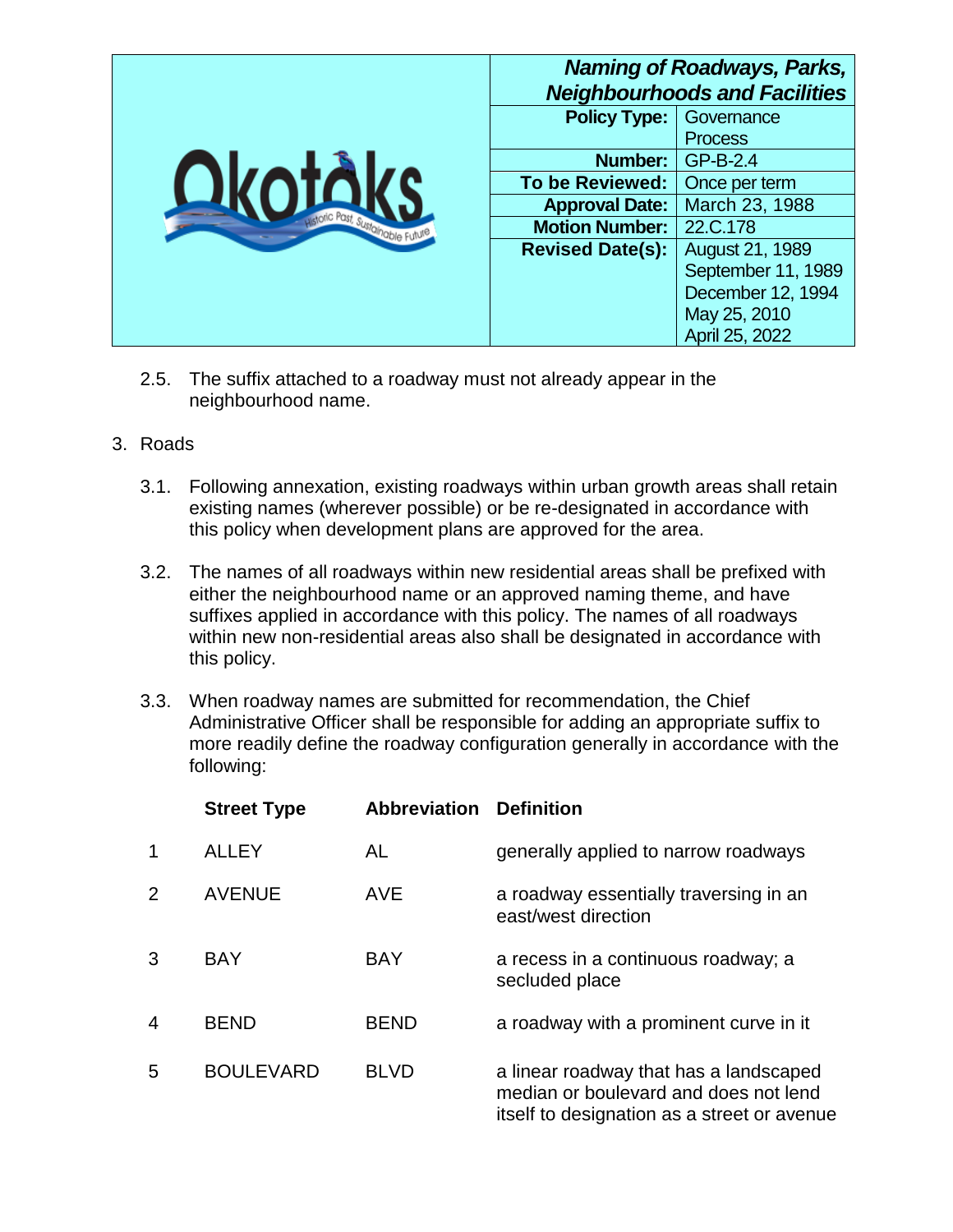# *Naming of Roadways, Parks, Neighbourhoods and Facilities*



| <b>Policy Type:</b>     | Governance             |
|-------------------------|------------------------|
|                         | <b>Process</b>         |
| Number:                 | GP-B-2.4               |
| <b>To be Reviewed:</b>  | Once per term          |
| <b>Approval Date:</b>   | March 23, 1988         |
| <b>Motion Number:</b>   | 22.C.178               |
| <b>Revised Date(s):</b> | <b>August 21, 1989</b> |
|                         | September 11, 1989     |
|                         | December 12, 1994      |
|                         | May 25, 2010           |
|                         | April 25, 2022         |

| 6  | <b>CENTRE</b>   | <b>CTR</b>  | a roadway with a central focal point                                                                   |
|----|-----------------|-------------|--------------------------------------------------------------------------------------------------------|
| 7  | <b>CIRCLE</b>   | <b>CIR</b>  | a small looping roadway with<br>development on its periphery                                           |
| 8  | <b>CLOSE</b>    | <b>CL</b>   | a large cul-de-sac that forms an<br>appendage to a named roadway                                       |
| 9  | <b>COMMON</b>   | <b>COM</b>  | a roadway that traverses through most of<br>a neighbourhood                                            |
| 10 | <b>COURT</b>    | <b>CRT</b>  | a confined space opening off a street                                                                  |
| 11 | <b>COVE</b>     | <b>COVE</b> | a small sheltered recessed place                                                                       |
| 12 | <b>CRESCENT</b> | <b>CRES</b> | a U-looped roadway that accesses an<br>adjoining roadway(s) at each end of the<br>loop                 |
| 13 | <b>DALE</b>     | <b>DALE</b> | a roadway through or alongside a valley                                                                |
| 14 | <b>DELL</b>     | <b>DELL</b> | a roadway adjacent to a wooded valley<br>(alternate Hollow)                                            |
| 15 | <b>DOWNS</b>    | <b>DO</b>   | a roadway adjacent to an area defined by<br>a large grassy area                                        |
| 16 | <b>DRIVE</b>    | <b>DR</b>   | a roadway that is scenic by virtue of its<br>proximity to natural topographic or<br>geographic feature |
| 17 | <b>ESTATES</b>  | <b>EST</b>  | a roadway leading to large properties<br>(alternate Villas)                                            |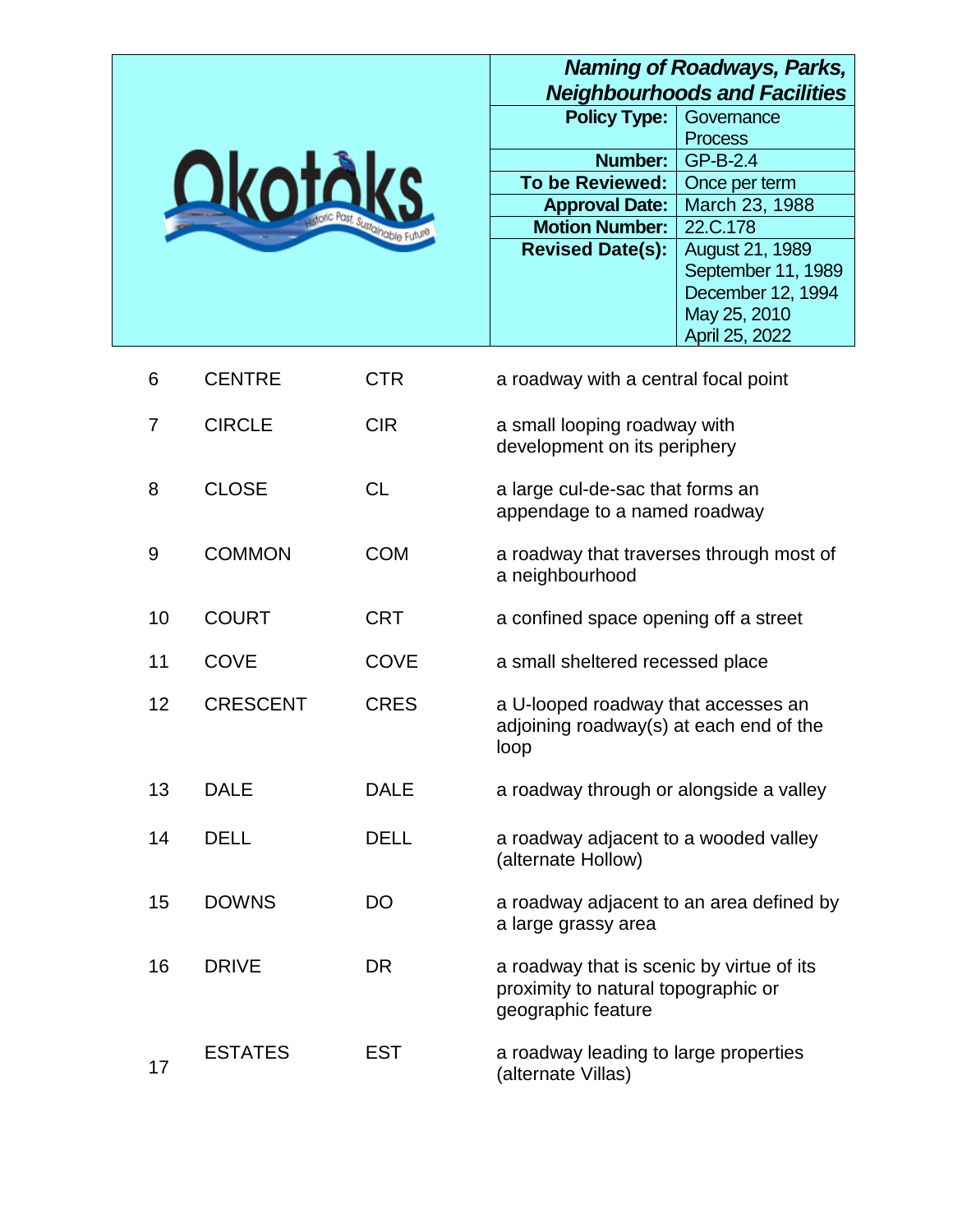|                                                    |                                     | Naming of Roadways, Parks,<br><b>Neighbourhoods and Facilities</b> |
|----------------------------------------------------|-------------------------------------|--------------------------------------------------------------------|
|                                                    | <b>Policy Type:</b>                 | Governance                                                         |
|                                                    |                                     | <b>Process</b>                                                     |
|                                                    | <b>Number:</b>                      | GP-B-2.4                                                           |
|                                                    | <b>To be Reviewed:</b>              | Once per term                                                      |
| <b>Okotáks</b><br>estoric Past, Sustainable Future | <b>Approval Date:</b>               | March 23, 1988                                                     |
|                                                    | <b>Motion Number:</b>               | 22.C.178                                                           |
|                                                    | <b>Revised Date(s):</b>             | August 21, 1989                                                    |
|                                                    |                                     | September 11, 1989                                                 |
|                                                    |                                     | December 12, 1994                                                  |
|                                                    |                                     | May 25, 2010                                                       |
|                                                    |                                     | April 25, 2022                                                     |
| 1 Q<br>CDCCWAV<br>$\Gamma M N$                     | all named major thereughfares boing |                                                                    |

| Ίŏ | FREEWAY        | <b>FVV Y</b> | all named major thoroughfares being<br>completely or partially constructed and<br>that are intended as divided arterial<br>roadways for through traffic with full<br>control or partial control or access and<br>which may have grade separations at<br>intersections |
|----|----------------|--------------|-----------------------------------------------------------------------------------------------------------------------------------------------------------------------------------------------------------------------------------------------------------------------|
| 19 | <b>GARDENS</b> | <b>GDNS</b>  | valid for roadways where vegetation is<br>noticeable                                                                                                                                                                                                                  |
| 20 | <b>GATE</b>    | <b>GATE</b>  | a short connection between two roadways                                                                                                                                                                                                                               |
| 21 | <b>GLEN</b>    | <b>GLEN</b>  | a roadway running alongside or through a<br>u-shaped valley with water running<br>through it                                                                                                                                                                          |
| 22 | <b>GREEN</b>   | <b>GRN</b>   | a cul-de-sac that is adjacent to or includes<br>a green space                                                                                                                                                                                                         |
| 23 | <b>GROVE</b>   | <b>GROV</b>  | a small recess off a roadway                                                                                                                                                                                                                                          |
| 24 | <b>HEATH</b>   | <b>HE</b>    | a minor roadway or cul-de-sac adjacent to<br>or embracing an open space                                                                                                                                                                                               |
| 25 | <b>HEIGHTS</b> | <b>HTS</b>   | a roadway located on hills or adjacent to<br>escarpments                                                                                                                                                                                                              |
| 26 | <b>HILL</b>    | <b>HILL</b>  | a roadway traversing across, near or by a<br>specific named geographical elevation                                                                                                                                                                                    |
| 27 | <b>HOLLOW</b>  | <b>HOL</b>   | a roadway adjacent to a wooded valley<br>(alternate Dell)                                                                                                                                                                                                             |
| 28 | <b>ISLAND</b>  | <b>IS</b>    | a roadway with a large landscaped<br>median or other natural or manmade<br>feature resembling an island                                                                                                                                                               |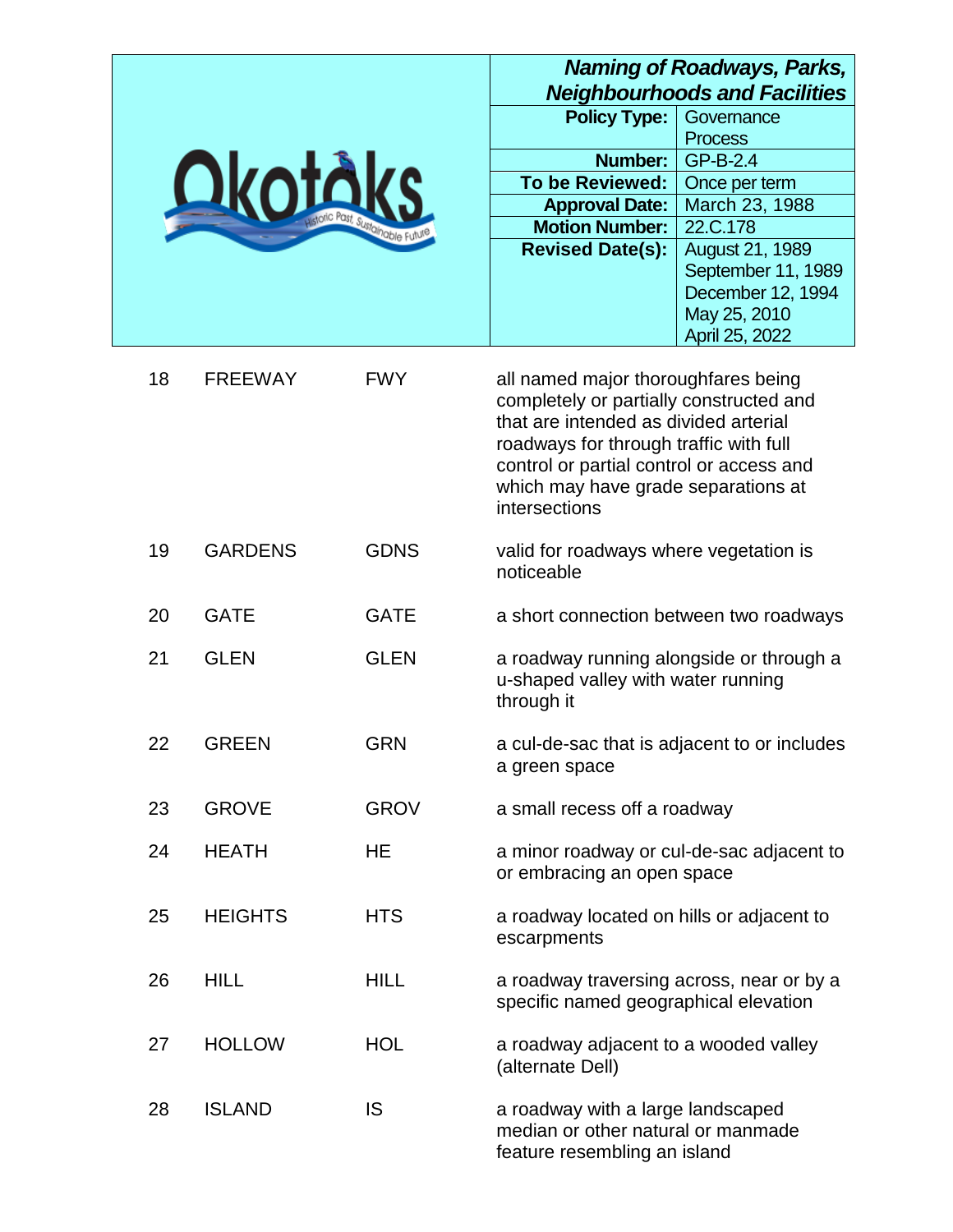# *Naming of Roadways, Parks, Neighbourhoods and Facilities*



| ngiyi ilod<br>vus anu ravni |                        |  |
|-----------------------------|------------------------|--|
| <b>Policy Type:</b>         | Governance             |  |
|                             | <b>Process</b>         |  |
| Number:                     | GP-B-2.4               |  |
| <b>To be Reviewed:</b>      | Once per term          |  |
| <b>Approval Date:</b>       | March 23, 1988         |  |
| <b>Motion Number:</b>       | 22.C.178               |  |
| <b>Revised Date(s):</b>     | <b>August 21, 1989</b> |  |
|                             | September 11, 1989     |  |
|                             | December 12, 1994      |  |
|                             | May 25, 2010           |  |
|                             | April 25, 2022         |  |

| 29 | <b>KNOLL</b>   | KN          | A roadway on or near a small natural hill                                                                          |
|----|----------------|-------------|--------------------------------------------------------------------------------------------------------------------|
| 30 | <b>LANDING</b> | <b>LAND</b> | a cul-de-sac located near water or located<br>on an escarpment overlooking a valley or<br>ravine                   |
| 31 | <b>LANE</b>    | <b>LANE</b> | a cul-de-sac that forms an appendage to<br>a named roadway                                                         |
| 32 | <b>LINK</b>    | <b>LINK</b> | a roadway joining two cells of a<br>subdivision, or two points of one roadway<br>to another                        |
| 33 | <b>LOOP</b>    | <b>LOOP</b> | a curvilinear roadway that forms a closed<br>(single entrance) or partially closed<br>(double entrance) connection |
| 34 | <b>MANOR</b>   | <b>MNR</b>  | cul-de-sac in an estate neighbourhood                                                                              |
| 35 | <b>MEADOWS</b> | <b>MEAD</b> | a roadway near a grassy field                                                                                      |
| 36 | <b>MEWS</b>    | <b>MEWS</b> | a confined space opening off a street                                                                              |
| 37 | <b>MOUNT</b>   | <b>MT</b>   | a roadway located on hills, adjacent to<br>escarpments or overlooking valleys                                      |
| 38 | <b>ORCHARD</b> | <b>ORCH</b> | valid for those roadways with flowering<br>trees                                                                   |
| 39 | <b>PARADE</b>  | <b>PAR</b>  | a roadway adjacent to a public facility                                                                            |
| 40 | <b>PASSAGE</b> | <b>PASS</b> | a narrow roadway                                                                                                   |
| 41 | <b>PINES</b>   | PI          | a roadway defined by trees                                                                                         |
| 42 | <b>PLACE</b>   | PL          | a roadway that does not readily lend itself<br>to a specific definition category                                   |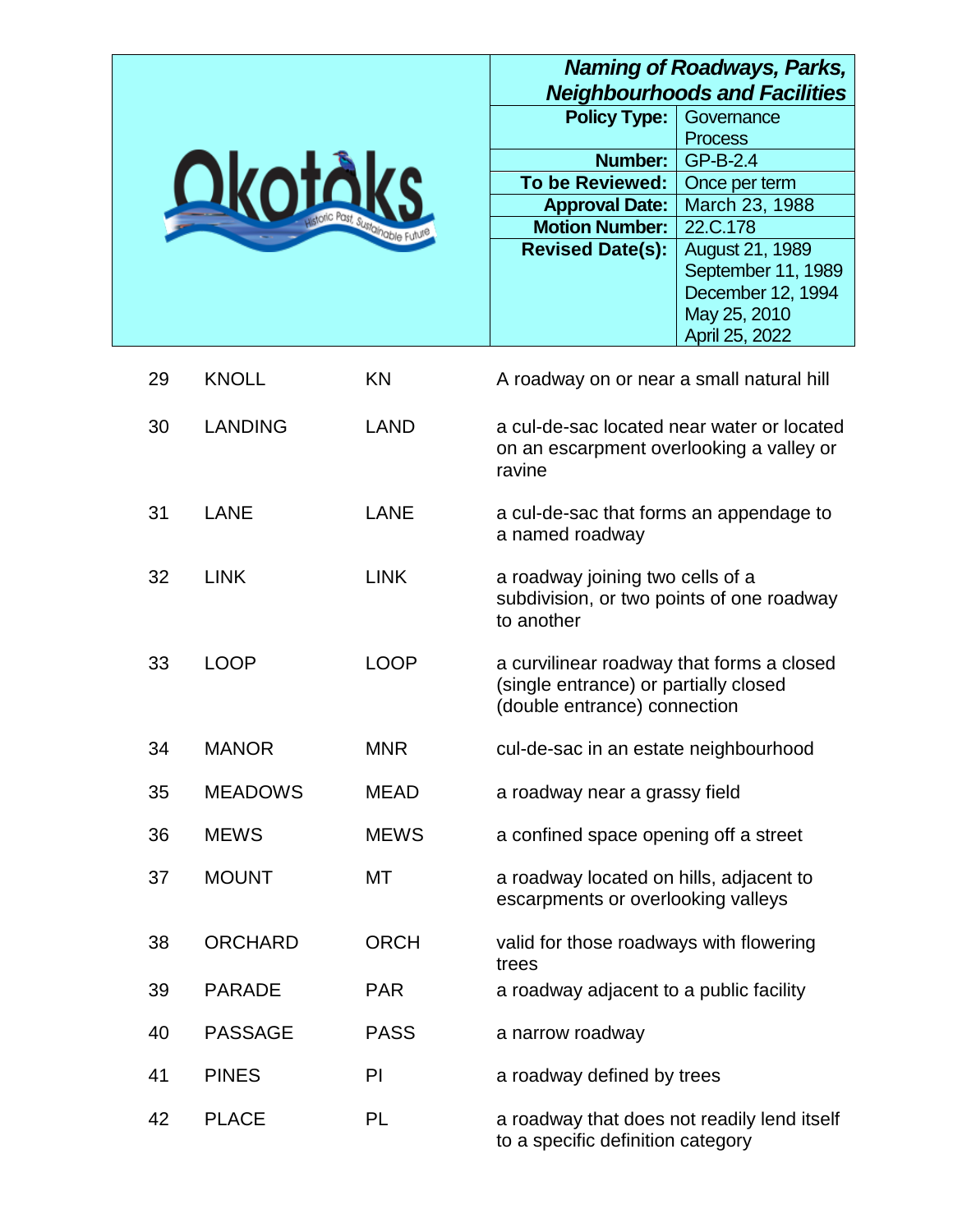|                                 |                                  | Naming of Roadways, Parks,<br><b>Neighbourhoods and Facilities</b> |
|---------------------------------|----------------------------------|--------------------------------------------------------------------|
|                                 | <b>Policy Type:</b>              | Governance                                                         |
|                                 |                                  | <b>Process</b>                                                     |
|                                 | Number:                          | GP-B-2.4                                                           |
| <b>Okoták</b>                   | <b>To be Reviewed:</b>           | Once per term                                                      |
|                                 | <b>Approval Date:</b>            | March 23, 1988                                                     |
| storic Past, Sustainable Future | <b>Motion Number:</b>            | 22.C.178                                                           |
|                                 | <b>Revised Date(s):</b>          | August 21, 1989                                                    |
|                                 |                                  | September 11, 1989                                                 |
|                                 |                                  | December 12, 1994                                                  |
|                                 |                                  | May 25, 2010                                                       |
|                                 |                                  | April 25, 2022                                                     |
| 43<br><b>POINT</b>              | a large cul-de-sac that forms an |                                                                    |
|                                 |                                  |                                                                    |

|    |                  |             | appendage to a named roadway, in<br>particular, if it is geographically isolated<br>and distinct from the balance of the<br>proposed network system                        |
|----|------------------|-------------|----------------------------------------------------------------------------------------------------------------------------------------------------------------------------|
| 44 | <b>PROMENADE</b> | <b>PROM</b> | a roadway on an open level area next to a<br>river or water where people may walk                                                                                          |
| 45 | <b>QUAY</b>      | <b>QUAY</b> | a roadway near a body of water                                                                                                                                             |
| 46 | <b>RIDGE</b>     | <b>RG</b>   | a roadway located adjacent to<br>escarpments or overlooking valleys                                                                                                        |
| 47 | <b>RISE</b>      | <b>RISE</b> | a roadway that has an upward slope                                                                                                                                         |
| 48 | <b>ROAD</b>      | <b>RD</b>   | used for an angling and curvilinear<br>roadway that does not follow a specific<br>compass orientation or does not readily<br>lend itself to a specific definition category |
| 49 | <b>ROW</b>       | <b>ROW</b>  | a roadway traversing east-west parallel to<br>a major roadway                                                                                                              |
| 50 | <b>SQUARE</b>    | SQ          | valid for roadways embracing an open<br>area                                                                                                                               |
| 51 | <b>STREET</b>    | <b>ST</b>   | a roadway essentially traversing in a<br>north/south direction                                                                                                             |
| 52 | <b>TERRACE</b>   | <b>TERR</b> | cul-de-sac located on hills or adjacent to<br>escarpments or overlooking valleys                                                                                           |
| 53 | <b>THICKET</b>   | <b>TH</b>   | a roadway defined by dense shrubbery                                                                                                                                       |
| 54 | <b>TRAIL</b>     | <b>TR</b>   | a roadway that does not readily lend itself<br>to a specific definition category                                                                                           |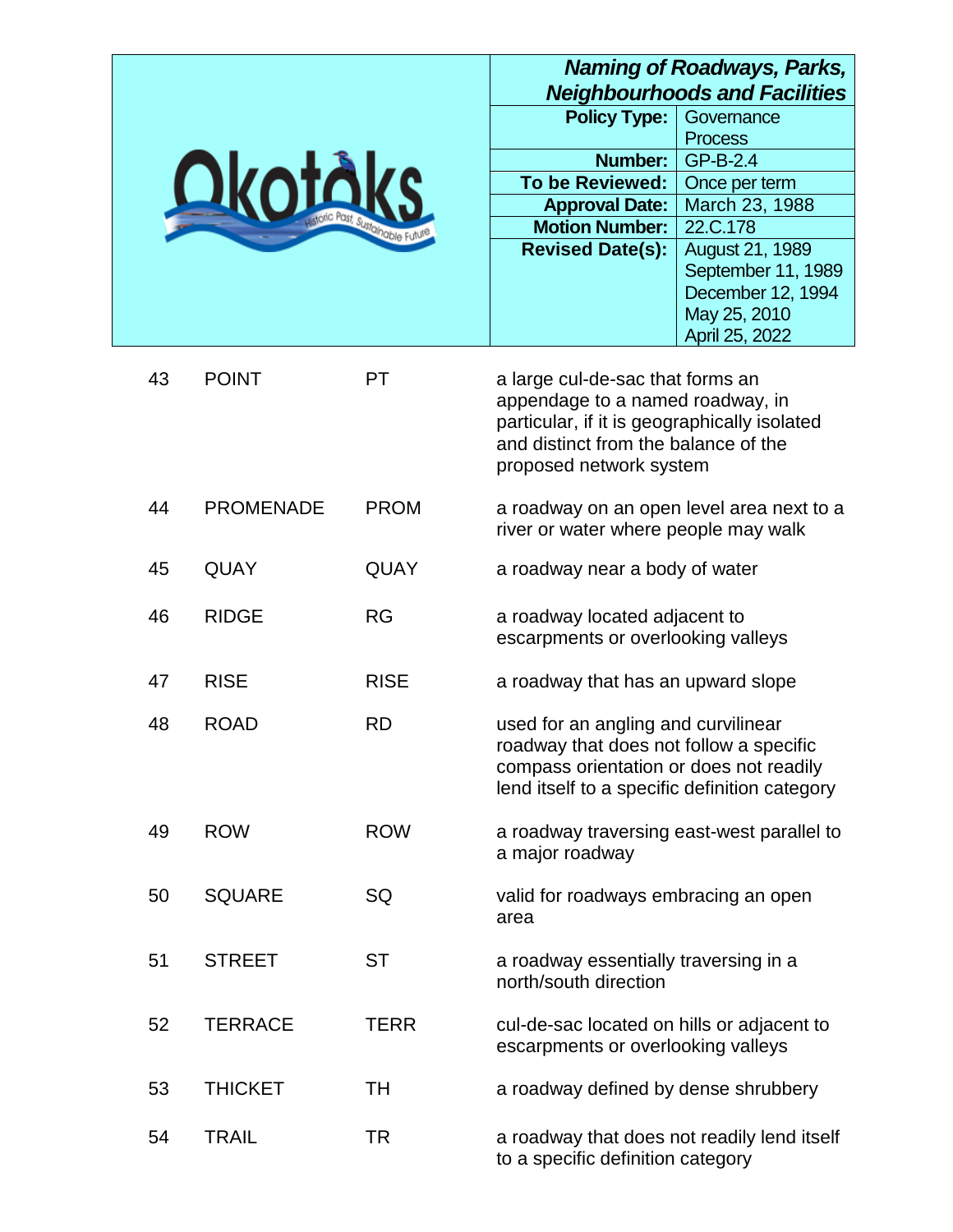| <b>Qkotåks</b><br>estoric Past, Sustainable Future |      | <b>Naming of Roadways, Parks,</b><br><b>Neighbourhoods and Facilities</b> |                    |
|----------------------------------------------------|------|---------------------------------------------------------------------------|--------------------|
|                                                    |      | <b>Policy Type:</b>                                                       | Governance         |
|                                                    |      |                                                                           | <b>Process</b>     |
|                                                    |      | Number:                                                                   | GP-B-2.4           |
|                                                    |      | <b>To be Reviewed:</b>                                                    | Once per term      |
|                                                    |      | <b>Approval Date:</b>                                                     | March 23, 1988     |
|                                                    |      | <b>Motion Number:</b>                                                     | 22.C.178           |
|                                                    |      | <b>Revised Date(s):</b>                                                   | August 21, 1989    |
|                                                    |      |                                                                           | September 11, 1989 |
|                                                    |      |                                                                           | December 12, 1994  |
|                                                    |      |                                                                           | May 25, 2010       |
|                                                    |      |                                                                           | April 25, 2022     |
| 55<br>VALE                                         | VALE | a wide river valley with a flat valley bottom                             |                    |

| 56 | <b>VIEW</b>   | <b>VIEW</b> | a roadway that provides a scenic view                                            |
|----|---------------|-------------|----------------------------------------------------------------------------------|
| 57 | <b>VILLAS</b> | VIL         | a roadway leading to large properties<br>(alternate Estates)                     |
| 58 | <b>VISTA</b>  | <b>VIST</b> | a roadway that provides a distant view                                           |
| 59 | <b>WAY</b>    | <b>WAY</b>  | a roadway that does not readily lend itself<br>to a specific definition category |
| 60 | <b>WOOD</b>   | <b>WOOD</b> | valid for those roadways within a heavily<br>treed area                          |
| 61 | WYND          | WYND        | a meandering roadway in a<br>neighbourhood                                       |

#### 4. Parks

- 4.1. The name "Park" shall be appended as a suffix to describe open spaces 4.2, 4.3, 4.4, and 4.5 except:
	- 4.1.1. the word "Ravine" shall be used to designate ravines; and
	- 4.1.2. the word "Cemetery" shall be used to designate cemeteries.
- 4.2. Neighbourhood-level open space, which includes neighbourhood parks, school playing fields, and junior play lots, shall be named in accordance with the following:
	- 4.2.1. the primary neighbourhood park and open space shall have the school name designation, the neighbourhood name designation, or a Sponsor name designation;
	- 4.2.2. secondary neighbourhood parks and open space (small parks, tot lots, buffers, etc.) may be named after a Geographical Location (such as adjacent roads), a name of Historical Significance, an Honoured Citizen, a Sponsor, or left unnamed (if small in size).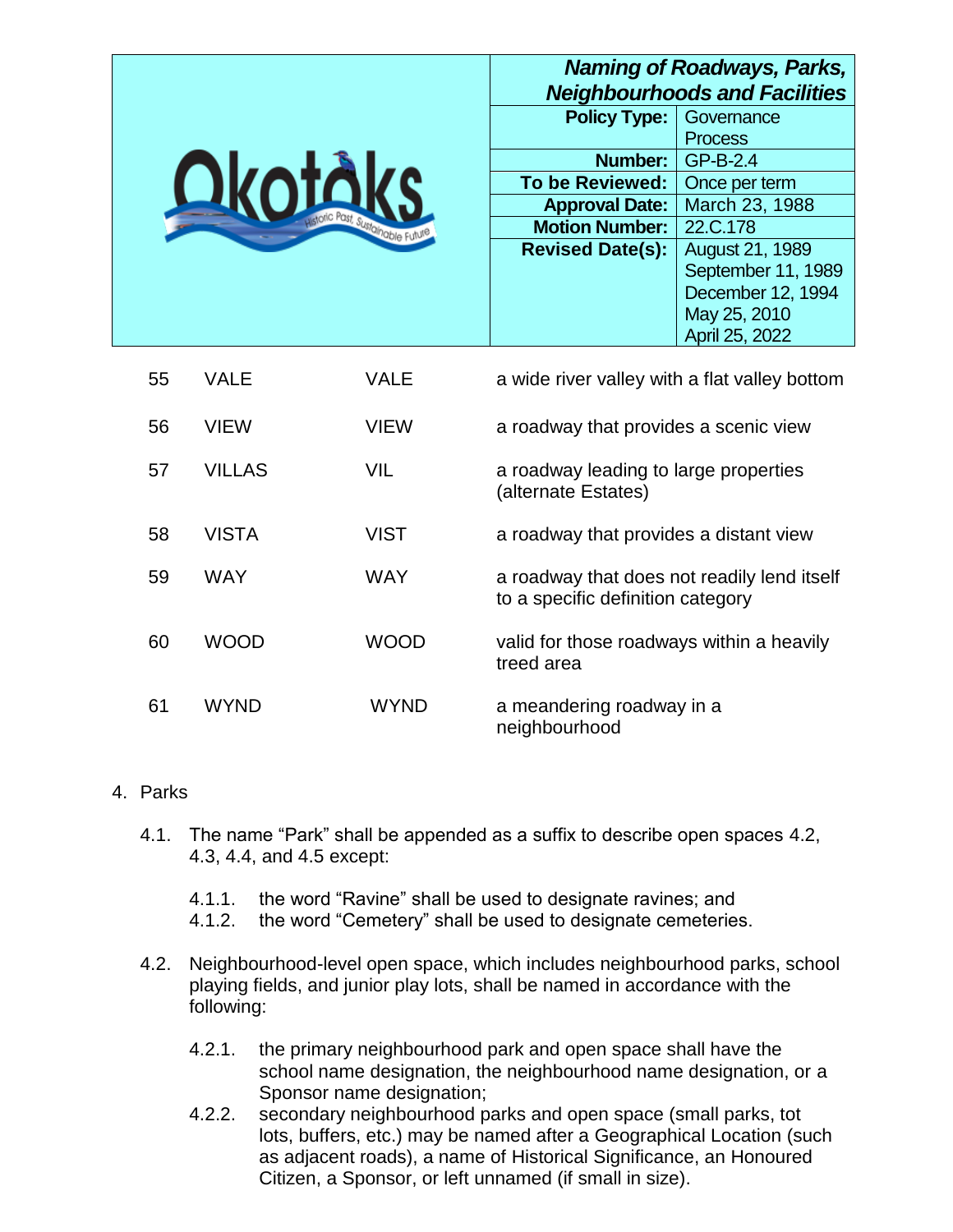| <b>Okotál</b><br>votic Past, Sustainable Future | <b>Naming of Roadways, Parks,</b><br><b>Neighbourhoods and Facilities</b> |                    |
|-------------------------------------------------|---------------------------------------------------------------------------|--------------------|
|                                                 | <b>Policy Type:</b>                                                       | Governance         |
|                                                 |                                                                           | <b>Process</b>     |
|                                                 | <b>Number:</b>                                                            | GP-B-2.4           |
|                                                 | <b>To be Reviewed:</b>                                                    | Once per term      |
|                                                 | <b>Approval Date:</b>                                                     | March 23, 1988     |
|                                                 | <b>Motion Number:</b>                                                     | 22.C.178           |
|                                                 | <b>Revised Date(s):</b>                                                   | August 21, 1989    |
|                                                 |                                                                           | September 11, 1989 |
|                                                 |                                                                           | December 12, 1994  |
|                                                 |                                                                           | May 25, 2010       |
|                                                 |                                                                           | April 25, 2022     |

- 4.3. District-level open space, which includes larger parks, athletic grounds and high school campuses, shall be named in accordance with the following:
	- 4.3.1. the primary district park and open space shall have the school name designation, the development area designation, or a Sponsor name designation; and
	- 4.3.2. the secondary district parks and open space may be named after a Geographical Location, a name of Historical Significance, an Honoured Citizen, or a Sponsor.
- 4.4. Town-level open space, which includes open space within industrial subdivisions and the downtown area (and serves the entire population of the Town and its region), shall be named after a Geographical Location, a name of Historical Significance, an Honoured Citizen, or a Sponsor.
- 4.5. Industrial, business, or office development areas where many office buildings or industrial sites are grouped together may be suffixed with "Business or Industrial Park".
- 5. Public Facilities General

All public buildings and/or facilities shall be named, taking into consideration the following requirements and procedures:

- 5.1. Public libraries, public works facilities, and other public buildings shall be named after the following: the Town; a Geographical Location; a name of Historical Significance; an Honoured Citizen; or a Sponsor which may include but not be limited to an individual, family, corporation, or service organization.
- 5.2. Recreational facilities shall be named in accordance with the following requirements and procedures:
	- 5.2.1. Ice arenas and swimming pools shall be named after the following: the park in which they are located; a Geographical Location; a name of Historical Significance; an Honoured Citizen; or a Sponsor which may include but not be limited to an individual, family, corporation, or service organization.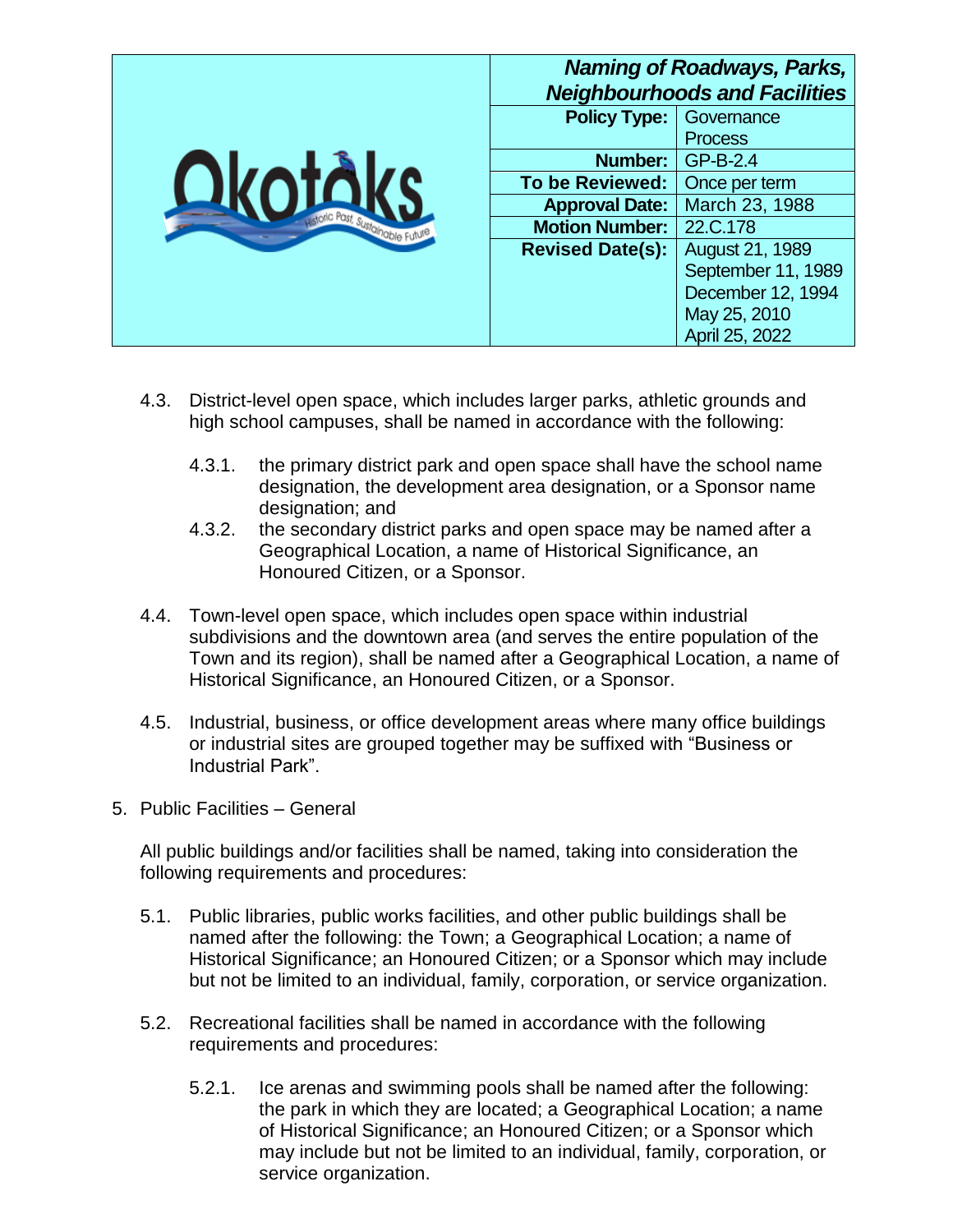|                                | <b>Naming of Roadways, Parks,</b><br><b>Neighbourhoods and Facilities</b> |                    |
|--------------------------------|---------------------------------------------------------------------------|--------------------|
| votic Past, Sustainable Future | <b>Policy Type:</b>                                                       | Governance         |
|                                |                                                                           | <b>Process</b>     |
|                                | <b>Number:</b>                                                            | GP-B-2.4           |
|                                | <b>To be Reviewed:</b>                                                    | Once per term      |
|                                | <b>Approval Date:</b>                                                     | March 23, 1988     |
|                                | <b>Motion Number:</b>                                                     | 22.C.178           |
|                                | <b>Revised Date(s):</b>                                                   | August 21, 1989    |
|                                |                                                                           | September 11, 1989 |
|                                |                                                                           | December 12, 1994  |
|                                |                                                                           | May 25, 2010       |
|                                |                                                                           | April 25, 2022     |

- 5.2.2. Specialized facilities shall be named after the following: the park in which they are located; a Geographical Location; a name of Historical Significance; an Honoured Citizen; or a Sponsor, which may include but not be limited to an individual, family, corporation, or service organization. The type of athletic facility should be clearly identified by its title, for example "Arena" or "Sports Centre", etc.
- 5.3. Campgrounds shall be defined as limited or full service camping spaces for tents and/or recreational units, for the benefit of the travelling public, and shall be named using the word "campground" as a suffix. Public campgrounds may be named after the park in which they are located; a Geographical Location; a name of Historical Significance; an Honoured Citizen; or a Sponsor, which may include but not be limited to an individual, family, corporation, or service organization.
- 5.4. When public buildings, facilities and/or structures are dedicated a permanent commemorative plaque or inscription may be affixed at a visible location near the main entrance or at another strategic location as deemed appropriate. The commemorative plaque or inscription should be of modest size, constructed of suitable weather and vandal-resistant material, and may contain the following information:
	- 5.4.1. The names of the sitting Mayor and Councillors;
	- 5.4.2. The name of the Chief Administrative Officer;
	- 5.4.3. The name of the Project Architect;
	- 5.4.4. The name(s) of other Government officials;
	- 5.4.5. The name(s) of other contributing Committees, organizations, individuals and/or sponsors; and
	- 5.4.6. Any other information as deemed appropriate.
- 6. Sponsorship Requirements
	- 6.1. The Town shall enter into agreements with Sponsors who align to the Town's priorities and policies.
	- 6.2. All Sponsorships (including components associated with signage, branding, publicity, advertising, and sponsorship implements) shall adhere to all